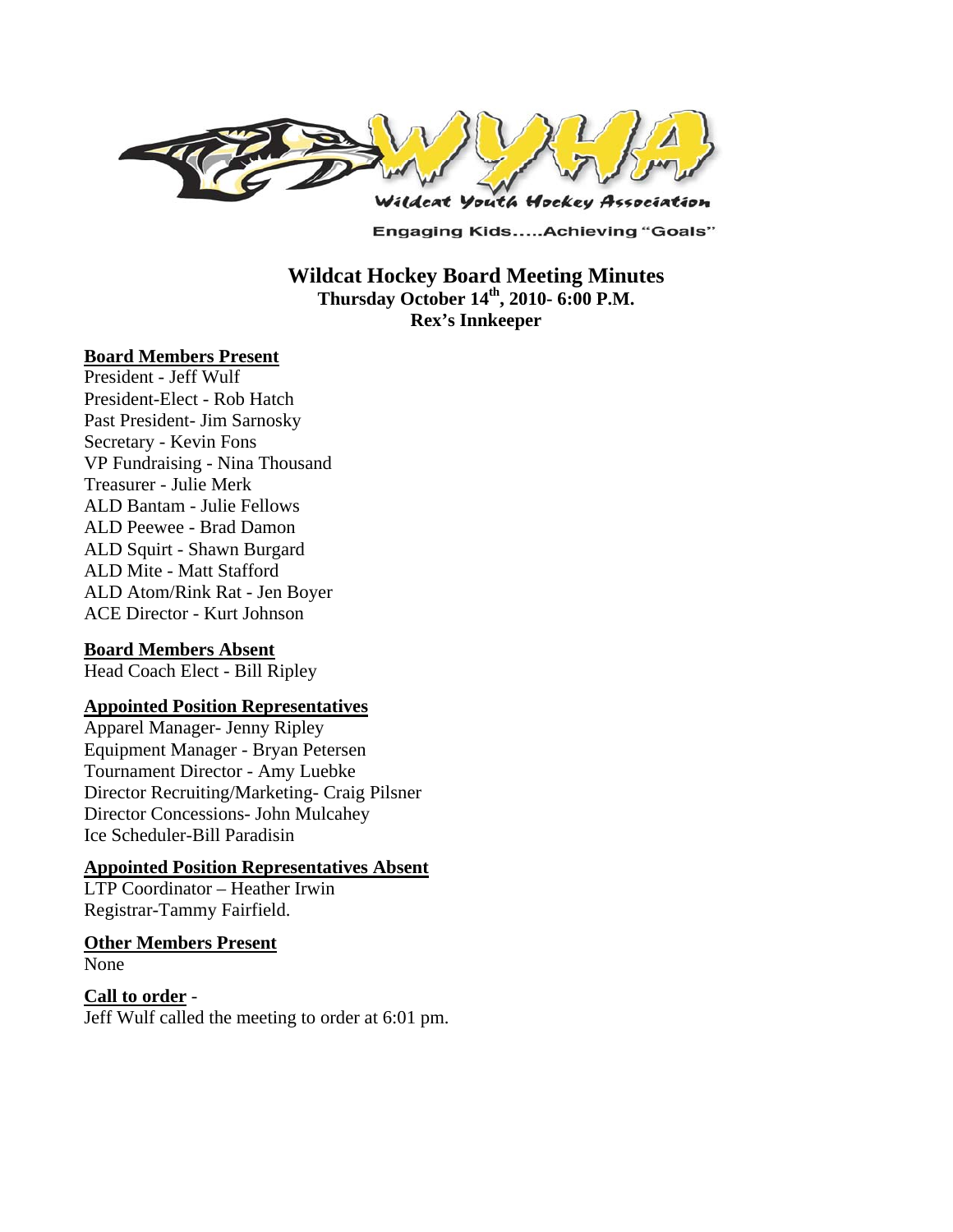#### **Member open forum**.

Nothing to report

#### **Approval of prior meeting minutes**.

Rob Hatch made a motion to approve the September meeting minutes, Nina Thousand seconded. Motion carried unanimously.

#### **Approval of agenda**

Nina Thousand made a motion to approve the agenda with changes, Brad Damon seconded. Motion carried unanimously.

#### **Approval of bills –**

Rob Hatch made a motion to approve the bills with additions, Nina Thousand seconded. Motion carried unanimously.

#### **Reports:**

## **Treasurer:**

Reviewed Current Statements.

Rob Hatch made a motion to upgrade the club computer to Outlook for \$149, Brad Damon seconded. Motion passed unanimously.

Need to register / pay for State tournament teams,

#### Insurance / Payroll Responsibilities

Need to research a club umbrella insurance policy, needed for rink agreement and other clubs have them. Brad and Kurt will explore options and costs. Kevin will contact Verona to see what they have.

## **LTP:**

The first session went well, need coaches to help out on and off the ice. A couple families still need to pay. Had to do some equipment fitting, should plan for this at the start of the second session also.

## **Atom/Rink Rat:**

Nothing to report

Mite ALD :. Nothing to report.

**Squirt ALD:**  Nothing to report.

**Pee Wee :**  Nothing to report.

**Bantam:**  Nothing to report.

**Equipment :**  Nothing to report.

## **Fundraising:**

Scoopie night raised \$260 Ran out of Raffle tickets, printed 300 more. Received 3 team corporate sponsorship forms. WDIR doing a pizza coupon fundraiser to raise money for the bleachers. Picture night is November  $8<sup>th</sup>$  at Waunakee High School. Club Letterhead was printed, contact Nina if you need some.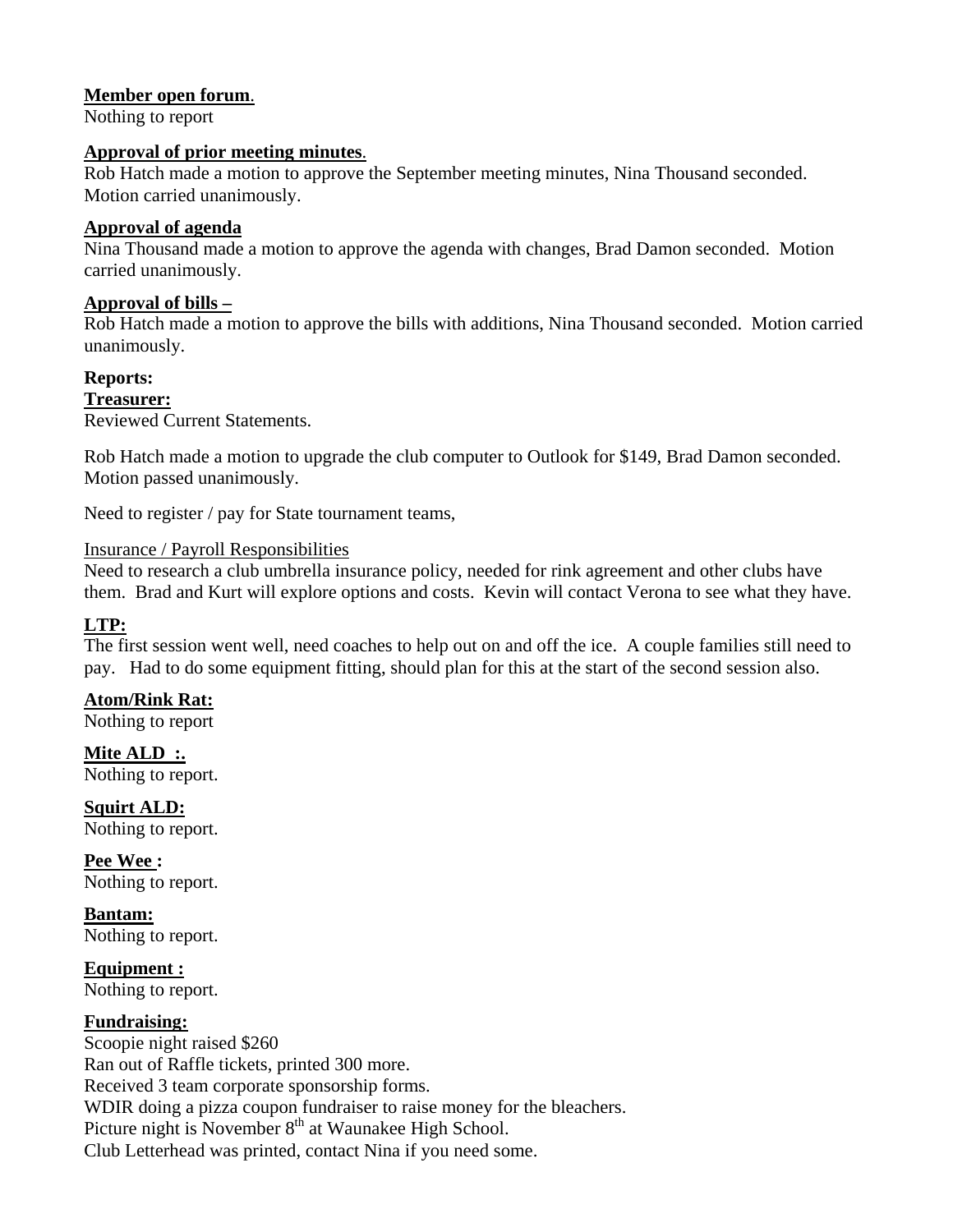#### **Apparel:**

\$5767 in Sales so far, still getting orders mailed in. The order information is on the Website. Deadline is October 20<sup>th</sup>.

30 additional Jerseys were ordered at tryouts.

## **Registrar-**

Nina will talk to Tammy about doing the teams on the website, Clarity might still do this year and we can do next year.

## **Ice scheduler-**

ALD's contacted coaches to pick as many team tournaments as possible to avoid rescheduling games as much as possible.

WDIR took back some sheets freed up from going from 4 to 3 teams at squirt level. 2 sheets went to Rink Rats, we are holding 4 to allow for scheduling flexibility around tournaments.

## **Marketing Director:**

Nothing to report

## **Ace Director:**

Tryout update: Went well, thanks for everyone's help. Kurt and Bill will put some recommended changes in writing for next year's tryout.

Team List and Head Coach approval. Bantam - Mike Cruz PeeWee A- Rob Severson

PeeWee B- Bill Pellino PeeWee C- Brad Brethouwer Squirt A - Pete Bachman Squirt B- Bill Ripley Squirt C - Wade Hansen Mite A – Ford Sheridan Mite B - Kevin Ducat

Jim Sarnosky made a motion to approve the head coaches, Jen Boyer seconded. Motion passed unanimously.

## **Tournament Director:**

Nothing to report

# **Director of Concessions:**

Nothing to report.

# **Old Business:**

## Registrar Candidate

Nancy Schomburg is interested in the registrar position. She will shadow Tammy Fairfield and learn the position and take over next year.

## **New Business:**

# WAHA Screening Process

WAHA has a screening program setup, the screening is mandatory for all coaches, team managers, and board members. WAHA covers the first year screenings which are good for 3 years. The club will do screenings moving forward (starting next season) of any new required screenings at \$7 per screening.